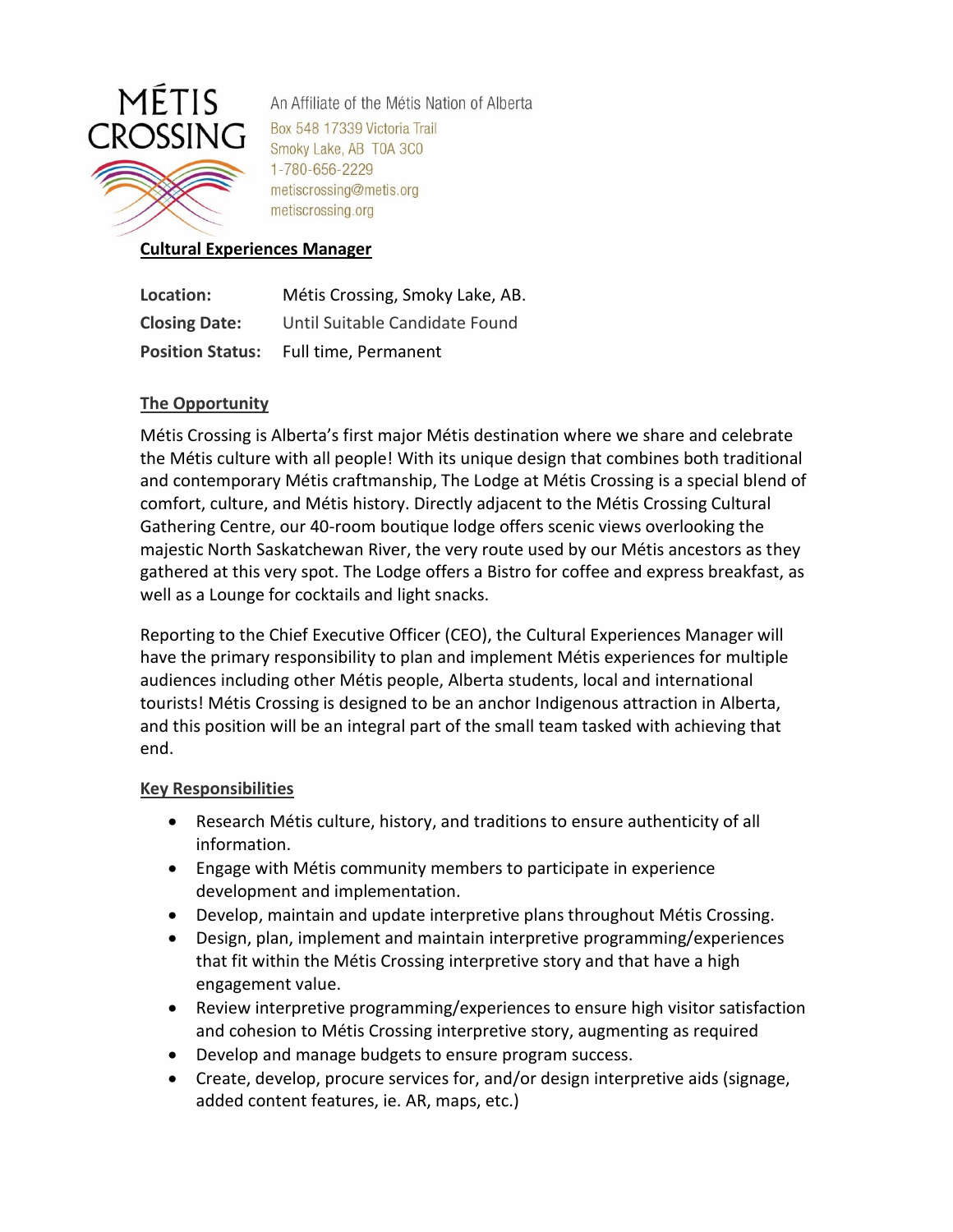- Design and/or curate interpretive exhibits/displays
- Procure materials and items required for interpretive programming/experiences/exhibits/displays
- Work with collaborative partners to create interpretive materials, programs/experiences
- Instruct, guide, interpret, and perform as programs/experiences require
- Provide input on gift shop potential contact for artists/artisans/makers
- Engage with stakeholders in the travel trade to identify trends and build experiences.
- Engage with stakeholders in Alberta's education system to design and implement curriculum relevant programs.
- Identify trends in experience development to engage multiple audiences.
- Develop and train cultural interpretive team on content, procedures, methods
- Supervise interpretive team.
- Contribute to overall goals of Métis Crossing.

# **Skills and Competencies**

- Knowledge of Métis history, culture and communities
- Knowledge of Métis traditional skills
- Public engagement and presentation skills
- Experience working with children and adults
- Program development skills
- Excellent written, oral, presentation, and report writing skills
- Excellent budgeting abilities

# **Qualifications**

- A minimum of a Diploma or Bachelor's Degree in related field including Indigenous Studies, Recreation, Tourism, Education, or other, and
- A minimum of 1-year experience in program planning and implementation.

# **Other Requirements**

- Successful candidate must be able to work in Smoky Lake County at Métis Crossing.
- Availability to work a flexible evening and weekend schedule as required.
- Travel within Alberta, and less frequently, out-of-province may also occur, with notice.
- Political sensitivity and ability to deal with confidential information.
- Must have a driver's license as well as an operational vehicle.
- Must be able to obtain a Clear Criminal Record Check with Vulnerable Sector Check.
- Must be able to obtain a Clear Child Intervention Record Check required.

# **What we Offer**